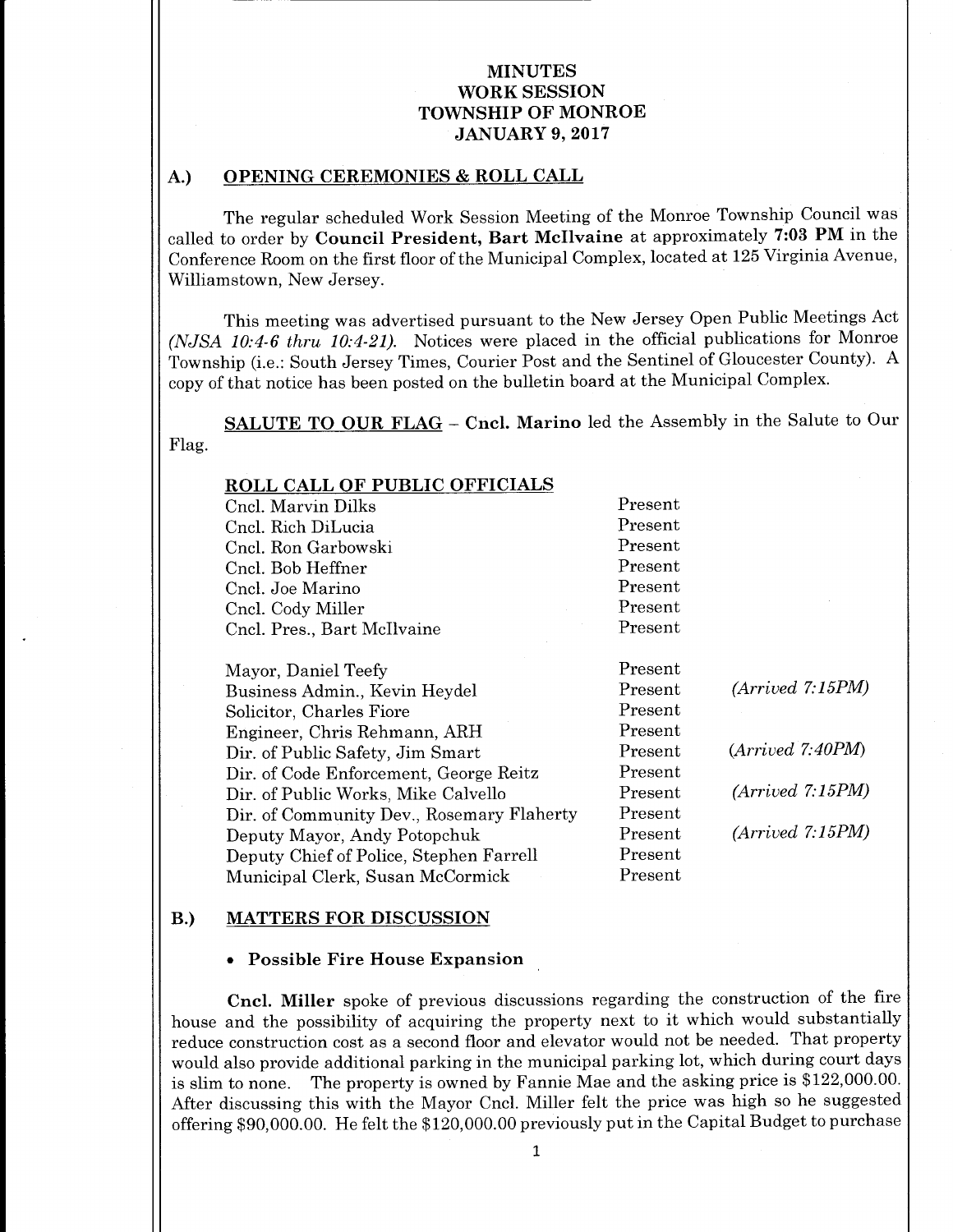# B.) MATTERS FOR DISCUSSION

the old lumber yard could be used and questioned if everyone would be in favor of the Mayor sending that offer to purchase the Main Street parcel. Cncl. Pres., McIlvaine noted he was reminded by Cncl. Heffner that last year or the year before \$ 150, 000.00 was put in the budget for additions to the Williamstown Fire Company and that money was never spent. He questioned if that money could be used to purchase the property. Solicitor Fiore was not sure if that budget line item could be modified to use the money for land acquisition and expansion and he recommended the BA look into that. Cncl. Pres., Mcllvaine polled Council and all were in favor of submitting an offer for that parcel. Mr. Fiore cautioned that Council must be mindful that Fannie Mae acquired it from what is called a "Deed in Lieu of Foreclosure". Fannie Mae contacted the mortgagor that foreclosure would be started because they were in arrearage and then the borrower contacted the bank to say they would execute <sup>a</sup> deed in lieu of foreclosure. Mr. Fiore explained when <sup>a</sup> bank obtains a property through foreclosure all creditors are named not only the name of the borrower in the complaint but also all other lien holders, as there could be outstanding medical bills, car loan etc. that has judgements against the property and they are wiped out through the foreclosure judgement. A deed in lieu of foreclosure does not accomplish that and sometimes the bank will take the property back subject to whatever liens are on the property so we need to look at that and as part of acquiring the property we would need to do a title search to determine whether there are any liens on it. Dan Kozak cautioned that there are still people living in that property so it would be contingent upon them vacating the property. Cncl. Dilks questioned whether we could get <sup>a</sup> report on what the liens are before we make an offer. Mr. Fiore advised we can make an offer contingent upon them delivering a clear title, which means there are no liens other than the original mortgage that was on the property so we would not be bound to the offer. Mr. Fiore added he was surprised to find the assessment on that property was well over \$200,000.00. Mayor Teefy appreciated Council's support on this and commented that the Fire Building Committee had suggested purchasing that building in order to make the improvements to the fire house cheaper. He added hopefully this will be <sup>a</sup> win, win for all as it will keep costs down, provide better facilities and allow us to bond to get both Williamstown Fire Station and the Cecil Fire Station done at the same time.

## C.) PUBLIC PORTION

Cncl. Miller made <sup>a</sup> motion to open the Public Portion. The motion was seconded by Cncl. Garbowski and unanimously approved by all members of Council.

Joe Fisona, 19 Gibson Lane was in attendance regarding the timing adjustment of the traffic light at the Black Horse Pike and Route 689. Mr. Fisona spoke of attending the September 12, 2016 council meeting to discuss it and of Resolution R:183-2016 (authorizing an investigation into the timing of the traffic signal) being adopted however after four months nothing has been done. He questioned whether there were any updates on what is happening. Cncl. Pres., Mcllvaine noted that matter was turned over to Sgt. Burton of the Police Traffic Department. Mayor Teefy stated he would get an update from Sgt. Burton. Mr. Fisona noted he spoke to Joseph Atteras the Supervising Engineer of Traffic who advised he received the resolution and recently ordered the traffic count and an accident report on the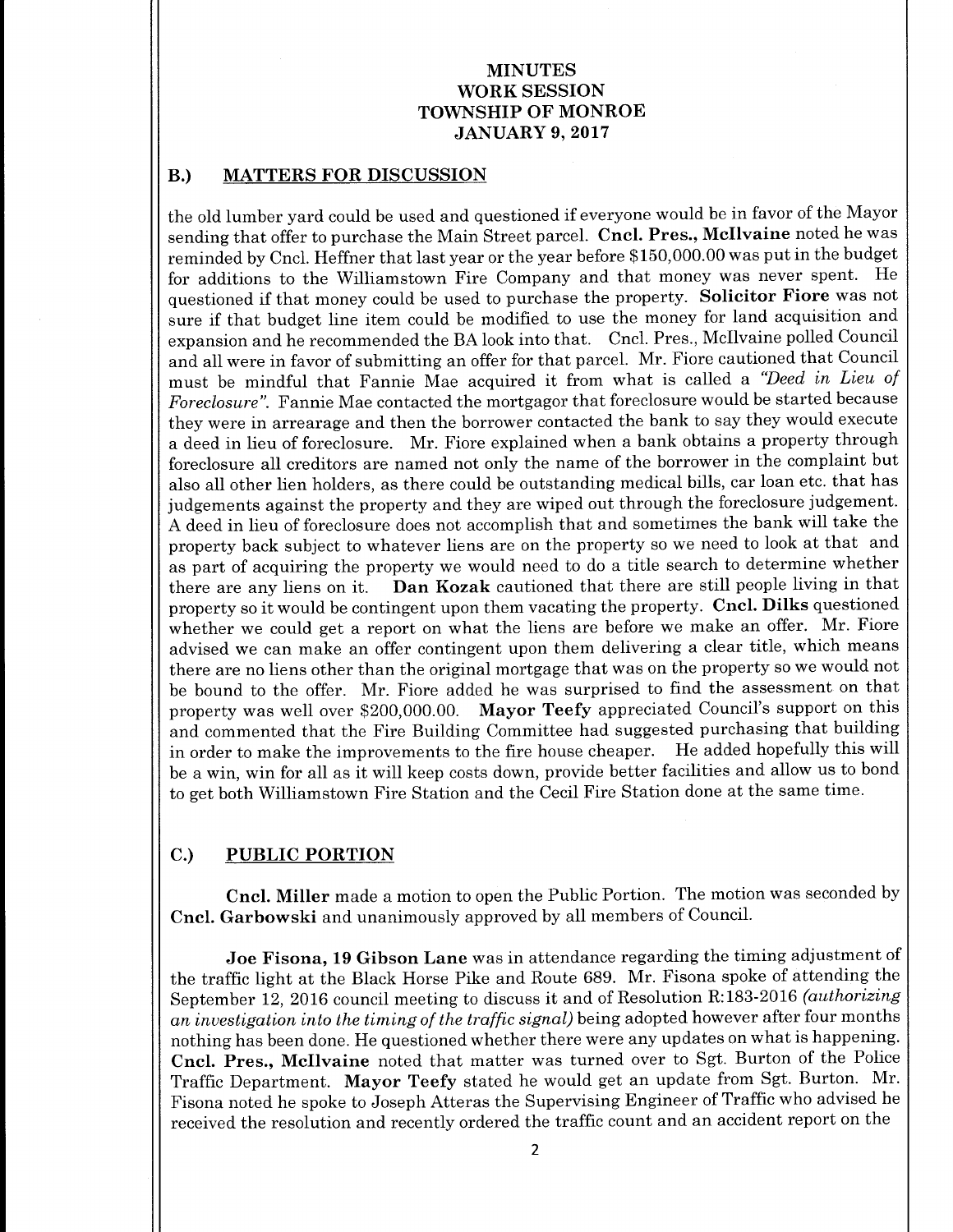# C.) PUBLIC PORTION (cont'd)

subject intersection. Once those reports are received the intersection will be evaluated and<br>a recommendation for a solution will be implemented to resolve the problem. Mr. Fisona a recommendation for a solution will be implemented to resolve the problem. questioned whether the township had a policy in place to get back to residents that have filed complaints. He spoke of being the Mayor of a small town in Maryland and of how he could<br>pick up the phone and call someone to address resident complaints immediately. Here he pick up the phone and call someone to address resident complaints immediately. did not hear from anyone to let him know what was happening so he took it upon himself to find out. Cncl. Pres., Mcllvaine commented on how difficult it is to get things done in the State of New Jersey; adding once an issue is passed on to Sgt. Burton he knew it would be taken care of but he didn't know that Sgt. Burton would not respond back to Mr. Fisona. Cncl. Pres., McIlvaine noted the township has no policy in place to update residents that he was aware of.

Domenic Burgess, B & B Auto Repair referred to the amendment to the Towing Ordinance regarding cars impounded and questioned whether vehicles that people take their<br>personal items from and then never come back would fall under that. He explained he has personal items from and then never come back would fall under that. releases and customers never come back for their cars but he never gets the police involved in that. Mr. Fiore explained the Township would still have to do the search under motor vehicles to make sure the car is not stolen and this amendment will allow the Mayor to sign those documents. Mr. Burgess stated he has two of those vehicles and he has never heard from the owners. Mr. Fiore recommended Mr. Burgess to contact Sgt. Burton who will be handling them. Mr. Burgess also referred to the towing applications and questioned when the applications are submitted are they going to be treated as a bid or opened to public records until it is awarded. Mr. Fiore noted once it is filed with the municipality it is an open record, it is not confidential. Mr. Burgess spoke of going to the Zoning Office twice to find out what they are looking for. He explained if he needs to go through Pinelands it is getting short on time since applications will be submitted in only five months but the Zoning Office could not answer his question because they said they were waiting for an answer from here. He noted<br>be has had his facility for forty years and does not know what he needs. Mr. Fiore gave Mr. he has had his facility for forty years and does not know what he needs. Burgess a general answer saying for him to conform with the ordinance as far as the size of the yard. Mr. Burgess noted he wanted to be sure what he needs because he doesn't want to submit the application and then hear at the last minute that he is off the towing list. Mr. Fiore explained Mr. Burgess already went to Zoning and received a zoning permit, went through the approval process and has not added anything new to the property since that time so he would assume that his property was approved. Mr. Burgess questioned whether his property needs to be inspected. Mr. Fiore explained Mr. Burgess will just need to sign off that he is in compliance with zoning. He added in the later part of the ordinance we have  $M_{\text{av}}$  1st but in the original ordinance we talked about a March 1st submission date. He May 1<sup>st</sup> but in the original ordinance we talked about a March 1<sup>st</sup> submission date. He<br>noted be changed the ordinance to make the two dates consistent to May 1<sup>st</sup>. **Township** noted he changed the ordinance to make the two dates consistent to May  $1^{st}$ . Clerk, Susan McCormick questioned whether the March 1st date was the public notice deadline. Mr. Fiore stated the public notice for the newspaper is March 1<sup>st</sup> but the application is to be submitted May 1st.

Cncl. Miller made <sup>a</sup> motion to close the Public Portion. The motion was seconded by Cncl. Garbowski and unanimously approved by all members of Council.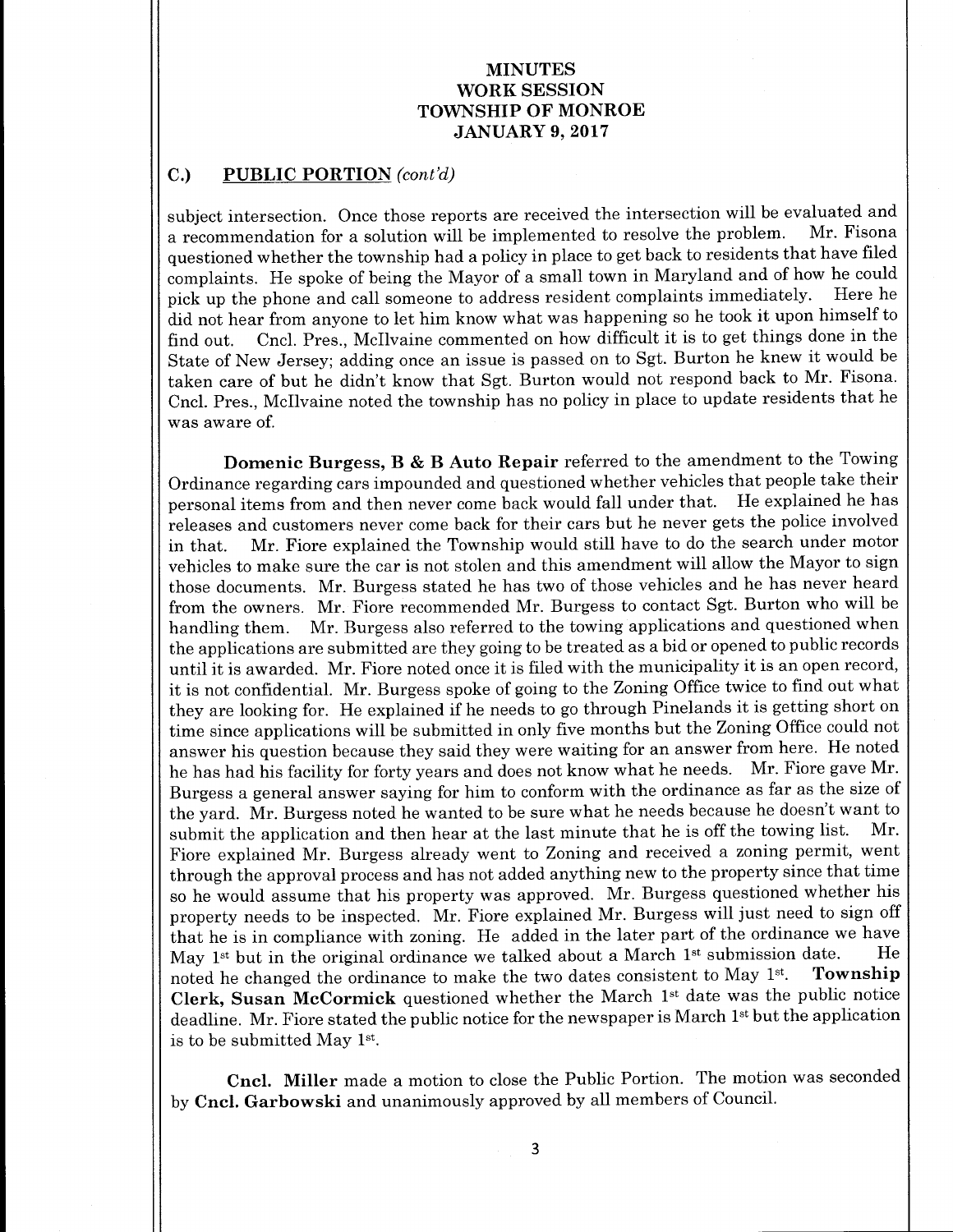#### D.) NEW BUSINESS

Solicitor Fiore noted he prepared <sup>a</sup> resolution for the Mayor to execute the paperwork for the junk/abandoned vehicle titles and he requested that be added to the<br>Regular Council Meeting agenda because it is time sensitive. Mr. Fiore also requested Regular Council Meeting agenda because it is time sensitive. Resolution R:32-2017 scheduled on the agenda for the assignment of a tax lien be removed. According to State Statute we are required to advertise that in the newspaper and the individual was to submit his request in writing to the township clerk by the time set forth in the publication and he did not do that so we cannot take action on that resolution tonight. We would have to re-advertise and go through the entire process again.

Cncl. Garbowski questioned whether there was still money in the sidewalk fund, as Forest Hills residents asked him if sidewalks could be installed at the retention basin on Buttonwood. Mayor Teefy replied yes and Council commented that sidewalks have been<br>prioritized. Mayor Teefy commented that Sicklerville Road will be done. Director of prioritized. Mayor Teefy commented that Sicklerville Road will be done. Public Works, Mike Calvello added Sicklerville Road ran into a snag because of state highway permits and approvals close to the end of the year. He spoke of the County looking for <sup>a</sup> new concrete contractor that we will deal with for that project and the area along Winslow Road near Bryn Mawr Drive. The Business Administrator noted that account balance will be approximately \$70,000.00 once those two areas are done. Cncl. Garbowski noted there is a bus stop on the corner of Holly Avenue and Buttonwood and the kids are standing in the street so there is a safety issue. Another issue is the trees around that basin are overgrown and that forces the kids to walk around them so if they could be trimmed it might help.

The Clerk noted if Resolution R:32-2017 is being removed from the formal agenda the resolution the solicitor is walking on authorizing the Mayor to execute the report of possession of abandoned vehicles will replace it.

#### E.) OLD BUSINESS

Cncl. Garbowski questioned if there were any updates about the closeout of the Walmart project and the Concord Drive speed tables that he thought was part of the Board approval for that project. Solicitor Fiore explained the language in the resolution of approval punts it back to the council to approve it so council will need to review it and approve it. It was not 100% underlined that it had to happen it was based upon the review of Council. From a police department and engineer viewpoint there may be an issue about spacing so Council will need to look at it objectively and get <sup>a</sup> report from the Police Department and engineer'<sup>s</sup> office to see if there is something that would be viable. Mayor Teefy noted he received a report from Officer Burton who did a traffic study of the area. The study showed 56% of vehicles went 25 miles an hour or slower, 42% went 26 to 35 miles an hour and 2% 36 to <sup>45</sup> miles an hour so there is no speeding problem there. The average number of vehicles that travel that road per day is 275, 307 during the weekday and 213 on the weekends. There are 26 homes on the street and most have two vehicles so most of the traffic is the residents going through. Sgt. Burton's conclusion was Concord Drive is <sup>a</sup> municipal roadway that measures 3.5 miles in distance with the high speed documented at two vehicles at 45 miles per hour. These statistics show the majority of traffic traveled at 25 miles per hour or below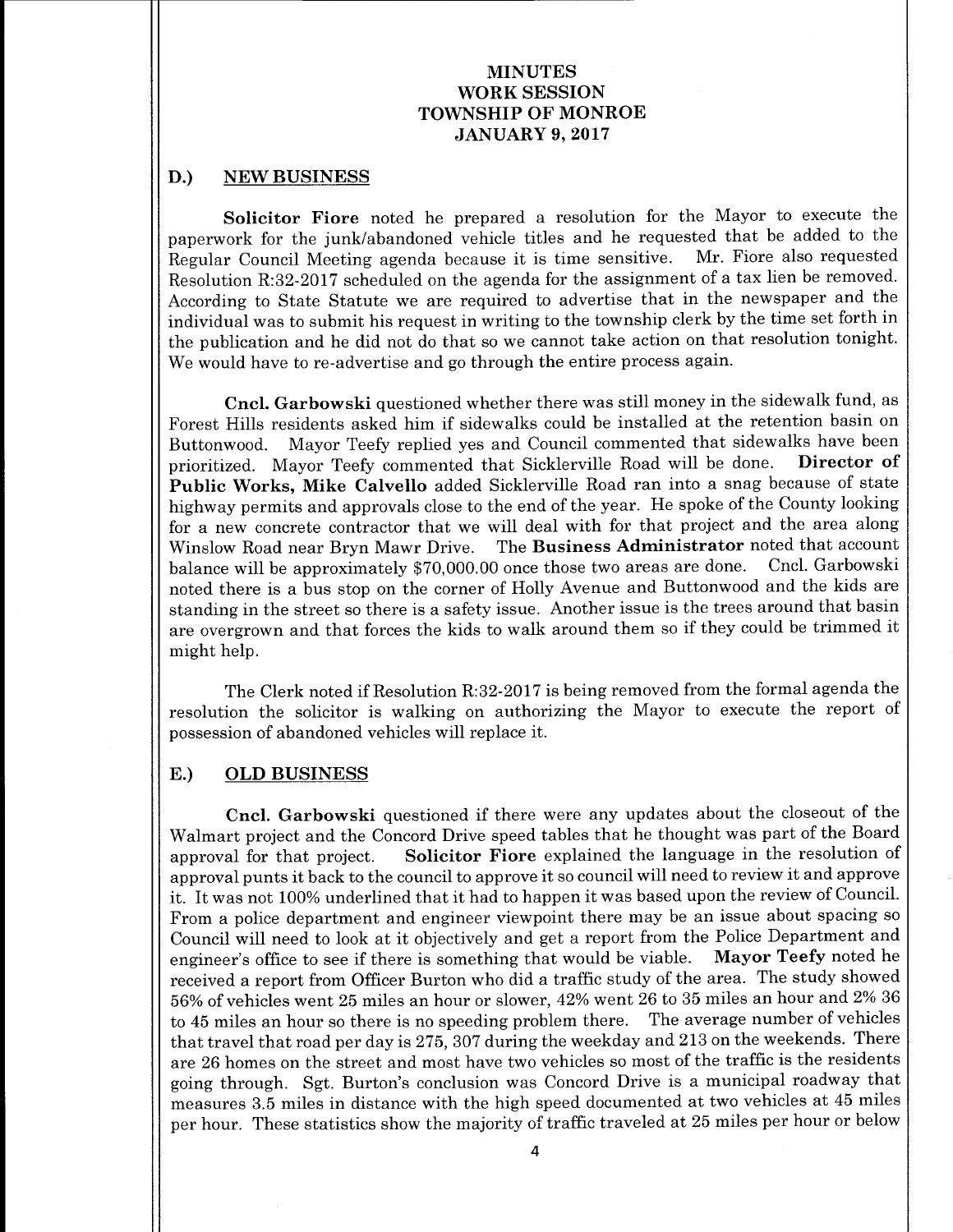#### E.) OLD BUSINESS (cont'd)

and the vehicles driving excessive speeds are very small with little average daily traffic volume compared to other residential streets being evaluated. The Mayor noted Sgt. Burton feels the street really does not warrant speed control so now it is <sup>a</sup> matter of what we do with the money given to us that is sitting in a trust fund. Cncl. Garbowski explained there was<br>also money for sidewalks and they were done by the township. Mr. Heydel added they also money for sidewalks and they were done by the township. gave us \$9,000.00 to do whatever we wanted and he suggested putting it into the Road Program. Mayor Teefy noted he would send a letter to advise the residents that the street<br>does not warrant speed humps. Cncl. Heffner questioned does the agreement for the Cncl. Heffner questioned does the agreement for the 9, 000.00 say do with it as you please or did that money need to be earmarked for this project. Mr. Fiore advised it was for sidewalks and speed humps/traffic control devices so maybe the money could be used for additional signage as <sup>a</sup> traffic control device. He felt the developer would not have a problem with the township using the money for that.

Mayor Teefy questioned the status of Geets. Mr. Fiore advised the bankruptcy court hearing is scheduled for tomorrow (January 10<sup>th</sup>). There was a purchaser that entered into a contract through the bankruptcy court and when the bankruptcy trustee applied to have that approved through the bankruptcy court judge another individual bid \$50,000.00 over and above the original bid that was accepted. This will now go before the bankruptcy court and in speaking with the bankruptcy trustee the attorney didn't seem to indicate that the bankruptcy court would approve the higher purchase price and block the original purchaser. The new purchaser is involved with Iry Cyzner Real Estate and they handle <sup>a</sup> lot of businesses like Chick-fil-A and Seven Seas Diner in North Jersey. The original purchaser could come in with <sup>a</sup> higher number. Indications are that it will be some sort of diner. The Clerk noted the original purchaser also submitted a Person to Person Transfer for the Liquor License. Cncl. Pres, Mcllvaine questioned whether the township would have any input on this. Mr. Fiore advised the township has no input as far as who the purchaser is unless it would affect township taxes or liens that are owed. Mayor Teefy noted he was asked to get involved but he can't because it is in bankruptcy court. Mr. Fiore explained the trustee works by a percentage to the bankruptcy court so the more money this brings the more he makes. Engineer, Chris Rehmann noted he has seen other towns such as Evesham Township meet with purchasers to see what they can do to make a successful project.

Mr. Rehmann noted when we do residential inspections of projects approved by the Planning Board we end up with the paving contractor that the developer hires and in one case we had a driveway contractor who did a good job on driveways but when doing the main street of the development with <sup>a</sup> five ton roller it does not work. He questioned whether the Planning Board attorney or the township solicitor could find out if it would be legal to require any contractor who paves for a township approved sub-division to at least have a certification from NJDOT that they are a qualified asphalt paving contractor. He added he does not want to put people out of work but the township owns that road and we want to get 20/25 years<br>out of it before we have to pave it with taxpayer dollars. Mr. Fiore noted he will look into out of it before we have to pave it with taxpayer dollars. that. He added <sup>a</sup> few years ago when the township did handicap ramps we had a company call Exotech that was a roofing company that began installing handicap ramps and they went belly up in many municipalities in Gloucester County so it is <sup>a</sup> good idea to look into that.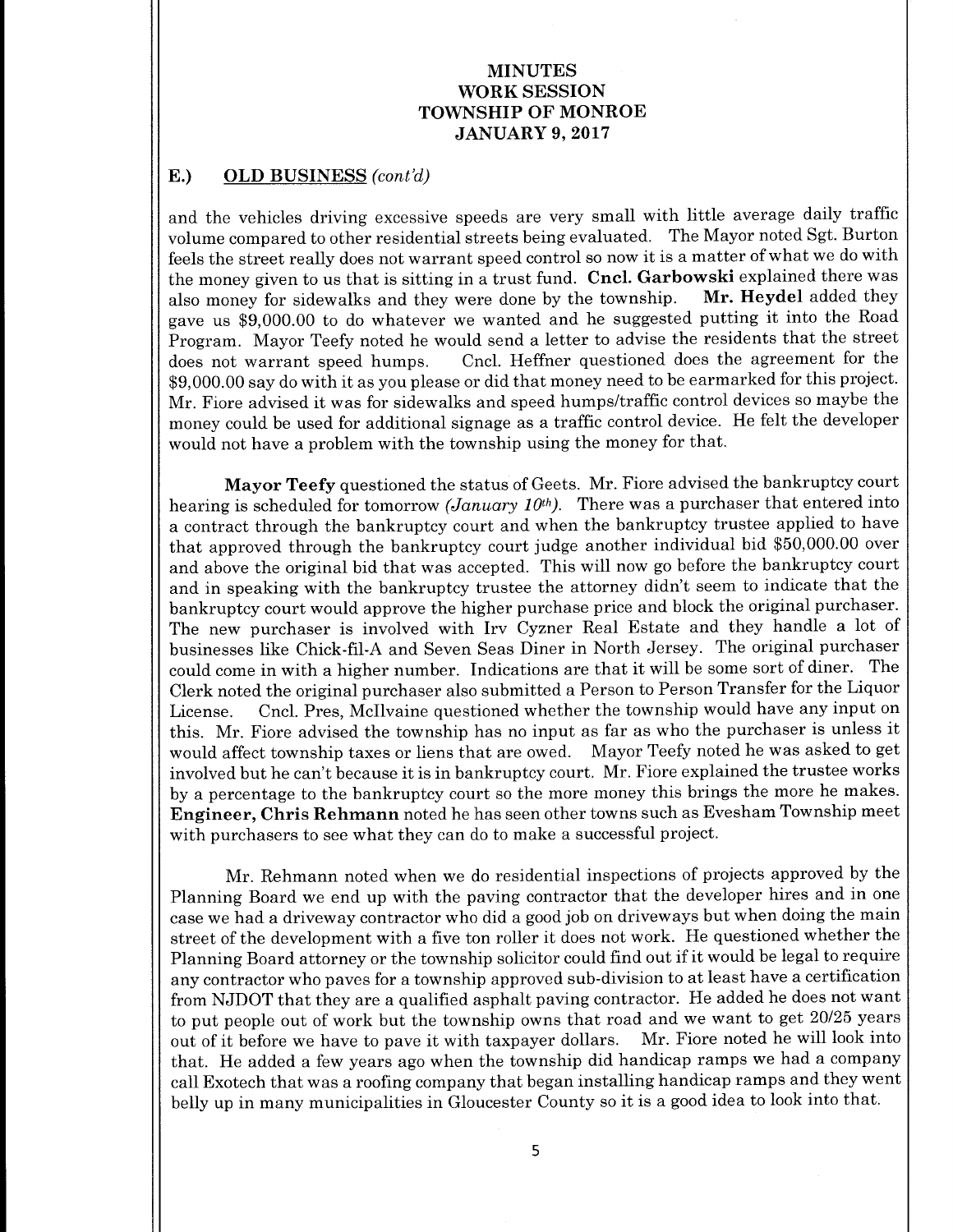#### E.) OLD BUSINESS (cont'd)

**Mayor Teefy** questioned the status of paving Mannington Drive, which the township<br>en dealing with for at least a vear and a half. Engineer Kathryn Cornforth has been dealing with for at least a year and a half. explained due to timing issues and the lack of detail on the approved plans there is a lot of ponding on intersections and towards the end of last year they tried to redo many of the intersections that were holding water. Many intersections were fixed and now what is left is a very small punch list plus the repaving Mannington Drive, which they wanted to pave this week but she told them no. The developer is eager to get off their bonds for all nine sections. The bonds were reduced to 30%, which amounts to somewhere in the \$3, 000,000.00 range but since Mannington Drive is in all nine sections none of their bonds can be released. They questioned if they post <sup>a</sup> performance bond for the value of milling and paving Mannington Drive and make all the intersection improvements as well as complete their punch list would Council entertain releasing all nine sections. She noted because all improvements have been installed for a number of years and the performance bond would be on the hook for anything left to be fixed before the development is considered complete. If they went to performance bond they would pave Mannington Drive in the spring and then that bond would go to maintenance. Ms. Cornforth noted she told the developer she would ask Council to make that decision. Mr. Fiore questioned whether the basins were functioning. Ms. Cornforth noted years ago they were remediated and in the beginning of winter they were clear cut so there is no more vegetation in them and they seem to be draining/working. Mr. Fiore questioned what time of the year has the most rain and the most activity in the basins. Ms. Cornforth stated usually the spring and summer but the basins are continually monitored because on rainy days she has been sending people out to check the basins in Willow Woods. Basins should drain within a 72 hour window and they are usually draining with only <sup>a</sup> little water there within <sup>a</sup> day or so. Mr. Rehmann added there is <sup>a</sup> signed letter from the DOT for Fries Mill and Glassboro Road and they are required to show that the proposed basins meet the permeability at the winter wettest months. A couple years ago the Pinelands studied <sup>42</sup> basins in Pineland areas of which <sup>32</sup> failed. It is a technology that is not well understood and it varies from location to location. Cncl. Dilks questioned whether the basins in that development are retention or detention basins. Mr. Rehmann noted they are detention basins. Cncl. Dilks questioned whether they had K-5 sand put in the low areas to drain. Ms. Cornforth explained there are two large basins and two smaller ones. The two big ones as you come in the development were both remediated. The one off Mannington Drive by the bridge did have K-5 sand put in throughout the entire basin and since that was done the basin seems to be working. Mayor Teefy reported the township and the developer has come to an understanding regarding Mannington Drive. The bond give back will help us move forward in the spring or we will have <sup>a</sup> fight and ten years down the road Mannington will not be functioning well. Solicitor Fiore questioned was there any recommendation as to the number they were going to put up for the Performance Bond for Mannington Drive. Ms. Cornforth noted she did an estimate and based off of the milling and repaving of Mannington Drive and all the improvements full value is roughly \$276,000.00. It would be up to Council to entertain this and request that they put up the full value with 120% or if you are willing to entertain <sup>a</sup> reduced value because some of the improvements are installed. All the intersection improvements with the exception of one manhole grate is installed. She felt that if Council takes them from \$3,000,000.00 to \$276,000.00 it will be a win in their book. Mr. Rehmann noted they would be happy if they got \$200,000.00 to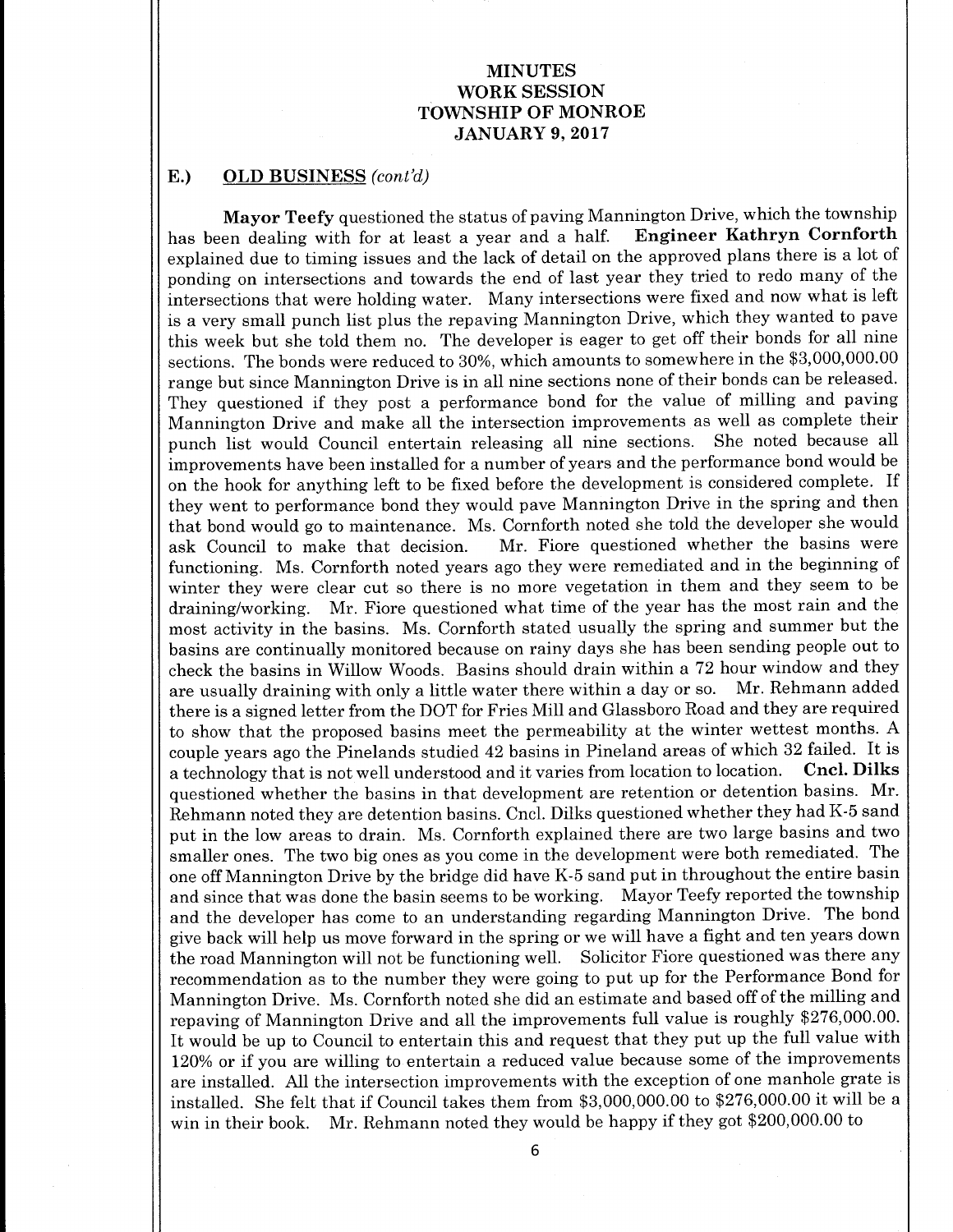#### E.) OLD BUSINESS  $(cont'd)$

300,000.00 and if this is the number the question is will it be done within <sup>a</sup> certain time period because who knows what oil prices will be which generates the cost of asphalt. The road is horrible to ride on and there is three inches of base and two inches of top on it. Kathryn is being difficult on this because that is what the township pays her to do to get the best for our taxpayers. Solicitor Fiore suggested looking at this over the next 45 days since the road will not be paved until spring. Ms. Cornforth noted they are not asking for this to happen tonight they are asking if Council will entertain it and then they will put in <sup>a</sup> formal request and then we can prepare the estimate. Cncl. Marino questioned whether it would be the same contractor doing the paving moving forward. Ms. Cornforth replied technically yes but the contractor subbed it to Jersey Construction who has now been doing all the work and they have been informed that if they do not show up the day we go for Mannington Drive that we will call the developer and tell them to leave. She added she spoke to them and they do not want to do this a third time. Cncl. Dilks explained how roads are constructed and the high tech equipment used in that process. Ms. Cornforth noted she was told if they could get their bonds released there will be no questions asked and they will absolutely wait till spring otherwise because of the amount of bonds they have out there they will be looking for <sup>a</sup> window. We told them if you pave in <sup>a</sup> window you pave at your own risk and that could mean it is the same situation. Technically we can tell them no but because it is not <sup>a</sup> township road yet they do not have to listen to us in terms of when they do the work. Cncl. Dilks explained the issue is the ground will be so cold when the asphalt is put down it gets cold quick so you have to be Johnny on the spot with it. Cncl. Heffner felt the \$9,000,000.00 in bonds we have in place is an incentive for them to come back and pave the road the right way<br>so he had no problem keeping those bonds in place until they do it the right way. Cncl. so he had no problem keeping those bonds in place until they do it the right way. Pres., Mcllvaine questioned the Mayor regarding his comments that if we reduce the bonds it will not turn into <sup>a</sup> fight but if we play hardnose the chances are we will have an issue trying to get the job done correctly. Mayor Teefy noted that is correct and that is where we<br>have been for the last year and a half. Solicitor Fiore noted Ms. Cornforth just wants Solicitor Fiore noted Ms. Cornforth just wants authorization to go back to the developer to say Council will entertain it. Cncl. Pres., McIlvaine polled Council and all were in favor of entertaining the developer's request for a bond reduction if <sup>a</sup> proposal is submitted. Solicitor Fiore posed <sup>a</sup> question to Mr. Rehmann in regards to whether the township can require construction detail to be included in the plans. Mr. Rehmann noted when he is the reviewing engineer for a Planning Board he is tough on an applicant and does require that because if they don't detail he will not give <sup>a</sup> letter of compliance or sign the plans. He added you have to be hardnose on certain things even though they may not impact the township. In this case you have <sup>a</sup> large development. They put profiles together that met the ordinance requirements but not the detailing of the intersection and how the grades work so the handicap ramps do not have puddles around them. Mr. Fiore questioned can we request the Planning Board to look into requiring that detail. Ms. Cornforth commented or they could even ask for a detailed plan on how the intersection will be graded to ensure the gutter line flows. Mr. Rehmann commented that if drainage is not done correctly residents will question the engineers on why they are not making the developers do certain things. Cncl. Pres., McIlvaine questioned the Director of Public Works on whether he was okay with this since he will be the one handling Mannington Drive for the next twenty years. Mr. Calvello noted he has been out there with ARH during all the improvements that were done and he is okay with what was said. Mr. Rehmann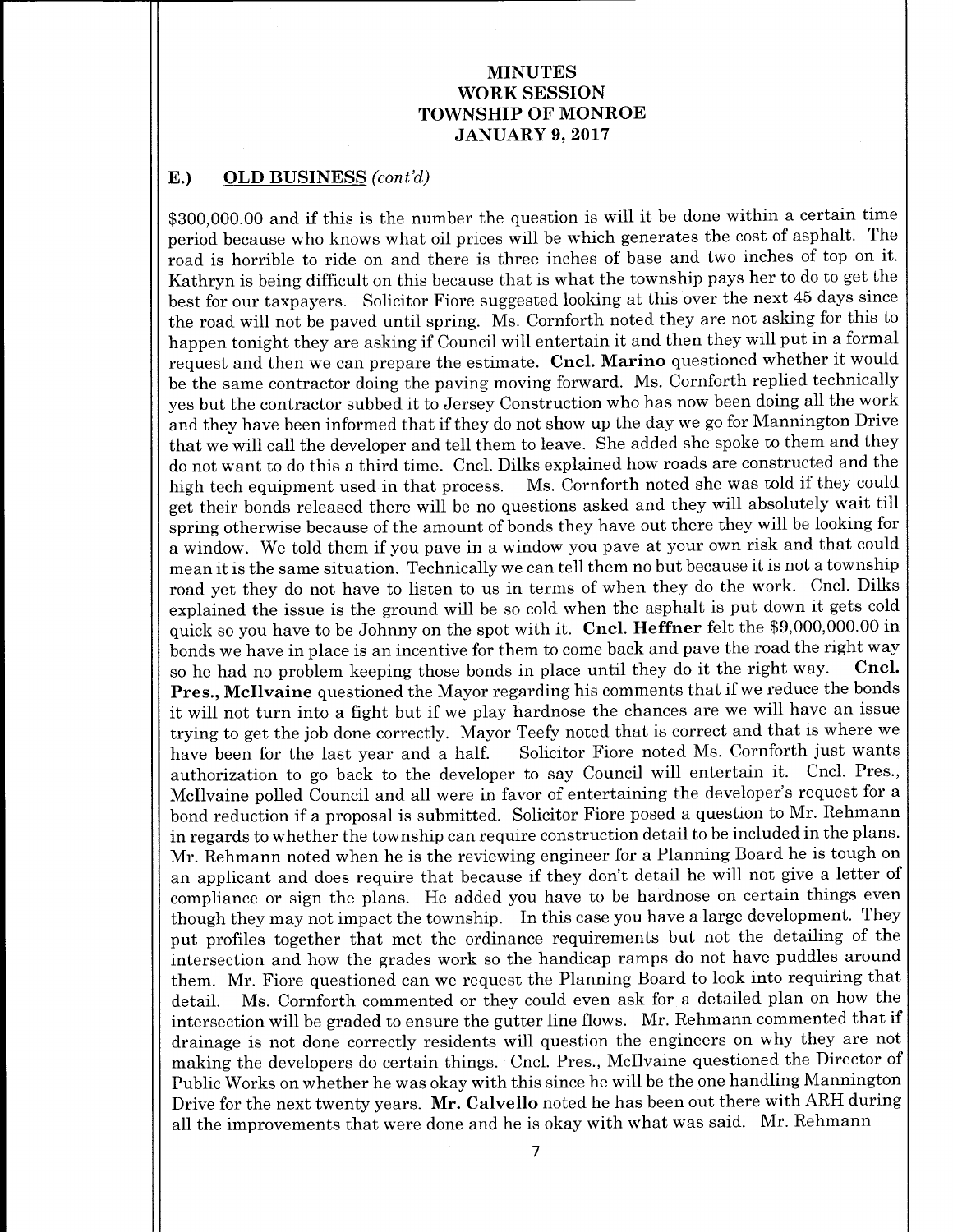# E.) OLD BUSINESS (cont'd)

added he tries to keep Mr. Calvello involved in all the decisions since he is the one who deals with it. Cncl. Heffner requested Mr. Fiore to review the ordinance that deals with these issues.

Mayor Teefy reported a letter was received today regarding Rt. 322 and Fries Mill Road so we are closer. We have a meeting scheduled with Senator Madden and Assemblyman Moriarty and a representative from the DOT to review this project to ensure we have all the ducks in <sup>a</sup> row since the utility moves are not cheap. After this meeting we will meet with the four property owners.

#### F.) COMMITTEE REPORTS

Cncl. Miller referred to R:36-2017 dealing with the execution of a tax abatement for AFC Urgent Care of Williamstown and reported the Law and Tax Abatement Committee met to discuss this request. Everything seems to be in order so this will give them tax abatement on the building improvements, with the assessed value about \$47,000.00. This would be a five year abatement. During the first year they would pay the regular value of what they pay in taxes plus 20% of what the taxes are for the \$47, 000. 00. This increases up to the fifth year when they will be at 100%. He noted while reviewing this we noticed our ordinance regarding tax abatement is too fluid so we will be presenting some recommendations to the Ordinance Committee to try to sure things up. The biggest concern is does <sup>a</sup> temporary CO allow them to be eligible for tax abatement and the ordinance is not clear on what constitutes <sup>a</sup> completed structure in terms of the building. Cncl. Miller noted he wanted to update Council on how we want to refine our processes. The Director of Community Development will now make sure applicants have all the necessary paperwork in order before the construction process is started. Cncl. Marino noted their current property taxes are 16, 000.00 and he questioned whether we had the new assessment yet. Solicitor Fiore noted the assessment went from \$475,000.00 to \$519,000.00 with the improvements. Cncl. Marino questioned whether they were open to enclosing their trash. Mrs. Flaherty replied yes they were.

# G.) QUESTIONS REGARDING RESOLUTIONS SCHEDULED - 1/9/2017

Cncl. Marino referred to Resolution R:33- 2017 and questioned the numbers associated with the change order for Winslow Road. Ms. Cornforth explained <sup>a</sup> change order was authorized to add money to the job for sidewalks. The contractor cleared the area and installed the curb for the roadway widening but his sidewalk price was too expensive. Mr. Calvello can get sidewalks installed cheaper through the County co-op so the money added exceeded the original contract but since it was not all spent at the end there was <sup>a</sup> decrease to the revised contract.

Cncl. Pres., Mcllvaine questioned Mr. Fiore on whether the resolutions listed on the Regular Council Meeting agenda could be bracketed and voted upon by consent agenda. Mr. Fiore replied no, not generally on contracts. He added you could bracket but Council would need to do a roll call vote on all of them so there is really no sense in doing that.